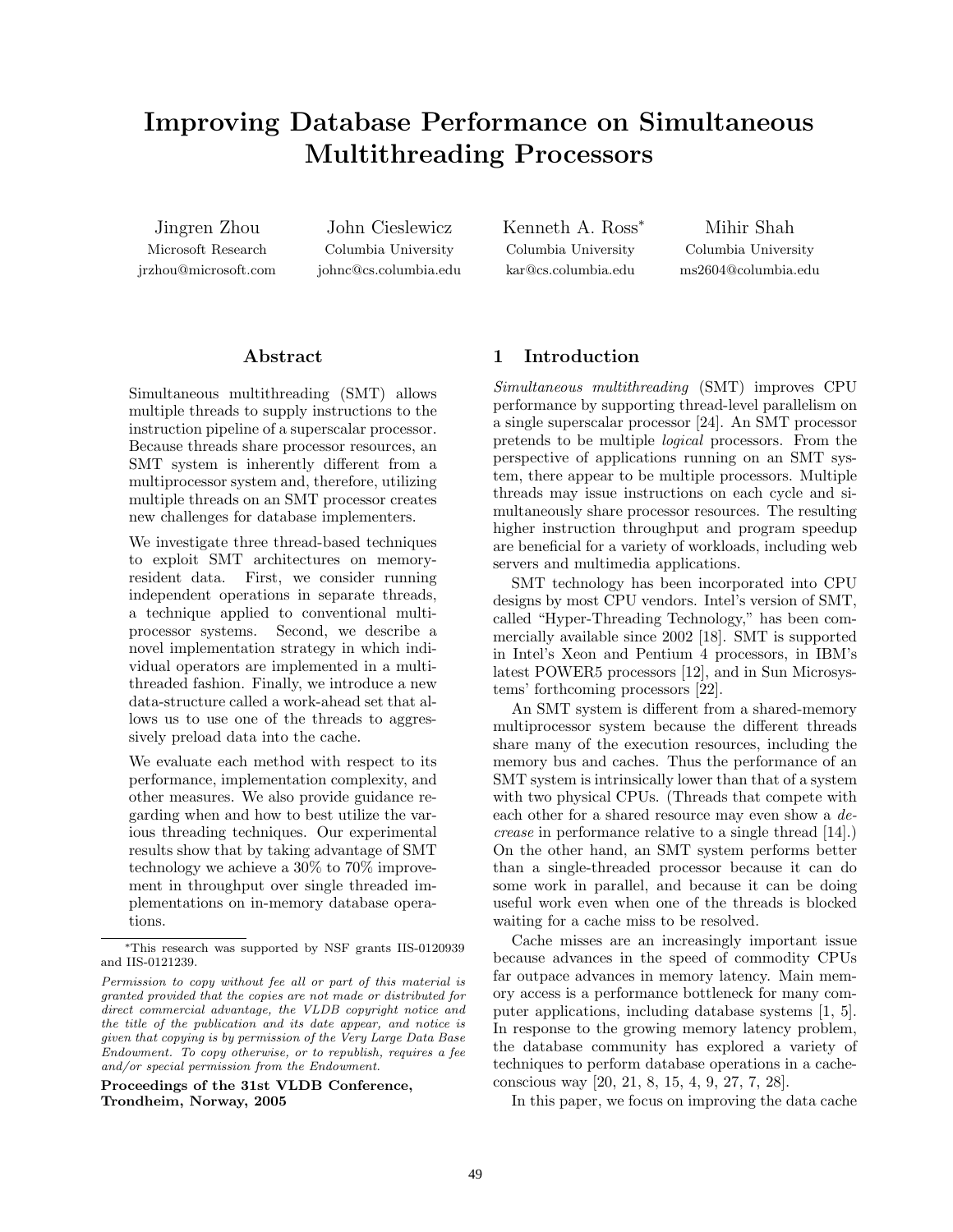performance for databases operating on memoryresident data. We investigate three thread-based techniques to exploit SMT architectures. In all three cases, we force the operating system to schedule two threads on different logical processors; this scheduling is straightforward in modern operating systems.

The simplest option is to think of logical processors as real physical processors and treat an SMT system as a multiprocessor system. Independent operations are performed by separate threads and are scheduled to different logical processors in parallel. This approach requires minimal code changes for database systems that already run on multiprocessors. However, such an approach ignores the sharing of resources between the logical processors. Complex operations running simultaneously may interfere, leading to a less-thanideal utilization of the processor.

The second approach we consider is to implement each database operator in a multi-threaded fashion. The workload is partitioned and processed by different threads that cooperatively *share* input and output data in the cache. While this option requires re-implementing database operations, partitioning the workload is relatively easy to implement in a way that minimizes synchronization between the two threads. The main challenge of this approach is deciding how to partition the workload, and how to merge the results from different threads.

We also propose a new, general thread-based *preloading* technique for SMT processors. We utilize one thread, the *helper thread* to perform aggressive data preloading. The main computation is executed in the other thread, which we call the *main thread*. The helper thread works ahead of the main thread, triggering memory accesses for data elements that will soon be needed in the main thread. For reasons discussed in Section 2.3, the helper thread performs an explicit load instruction, and not a prefetch instruction.

If the preloading happens in an optimal manner, the main thread will almost always find the requested data in the cache and experience a higher cache hit rate. The data preloading performed by the helper thread can be overlapped with the CPU computation done by the main thread. The helper thread suffers most of the memory latency, while the main thread is free to work on the real computation.

We define a data structure called the *work-ahead set* that is shared between the main thread and the helper thread. The main thread is responsible for inserting soon-to-be-needed memory references (together with a small amount of state information) into the work-ahead set. The helper thread accesses the work-ahead set and loads the referenced data into the cache. Since the helper thread exclusively performs read-only operations, the main thread is guaranteed to achieve the correct result, regardless of the status of the helper thread. This design separates the work of data preloading from the work of CPU computation.

To benefit from the work-ahead set, the main thread does need to be implemented to access the data in stages. For example, in a hash join one would separate the probe of the hash table and the construction of the resulting output tuple(s) into different stages [7]. The main thread submits the address *m* of the probed hash bucket to the work-ahead set, but does not immediately try to access the probed bucket. Instead, it proceeds with other work, such as computing hash functions, submitting additional probes, and/or accessing "older" hash buckets. At a later time, the main thread removes the entry for *m* from the work-ahead set, and continues work on the contents of the hash bucket.

A staged implementation may be more involved than a direct implementation. We argue that the additional code complexity is moderate, and worth the investment when there are measurable benefits. Restructuring of data accesses to reduce the impact of latency bottlenecks is a commonly used technique; double-buffering is one example. Database query operators tend to do similar, relatively simple operations on large numbers of records. As a result, they can be pipelined relatively easily with a small amount of state per pipeline stage. If every record goes through the same number of stages then the original record order can also be preserved, although order preservation is not required for many database operations.

We apply our proposed techniques to several dataintensive database operations, such as may be used for decision support queries, and experimentally compare the performance. We study the performance of CSB<sup>+</sup> tree index traversal and hash join operations for each of our proposed methods. In addition, we provide a detailed analysis of factors affecting the performance of the work-ahead set.

The rest of this paper is organized as follows. In Section 2, we survey related work in both the compiler and database research communities. Section 3 presents a new technique to exploit thread-level parallelism by partitioning work. Section 4 presents the *work-ahead set*, our general technique for aggressive data preloading on SMT processors. The database operations used to evaluate our approach are described in Section 5. We then present our experimental results in Section 6 and conclude in Section 7.

# **2 Related Work**

# **2.1 Simultaneous Multithreading Technology**

Lo, et al. simulate an SMT processor with multiple hardware contexts using traces from database workloads [16] and show that SMT can be useful for databases. They do not, however, consider ways of reimplementing database operations.

Our implementation and experimental study uses Intel's Hyper-Threading technology on a Pentium 4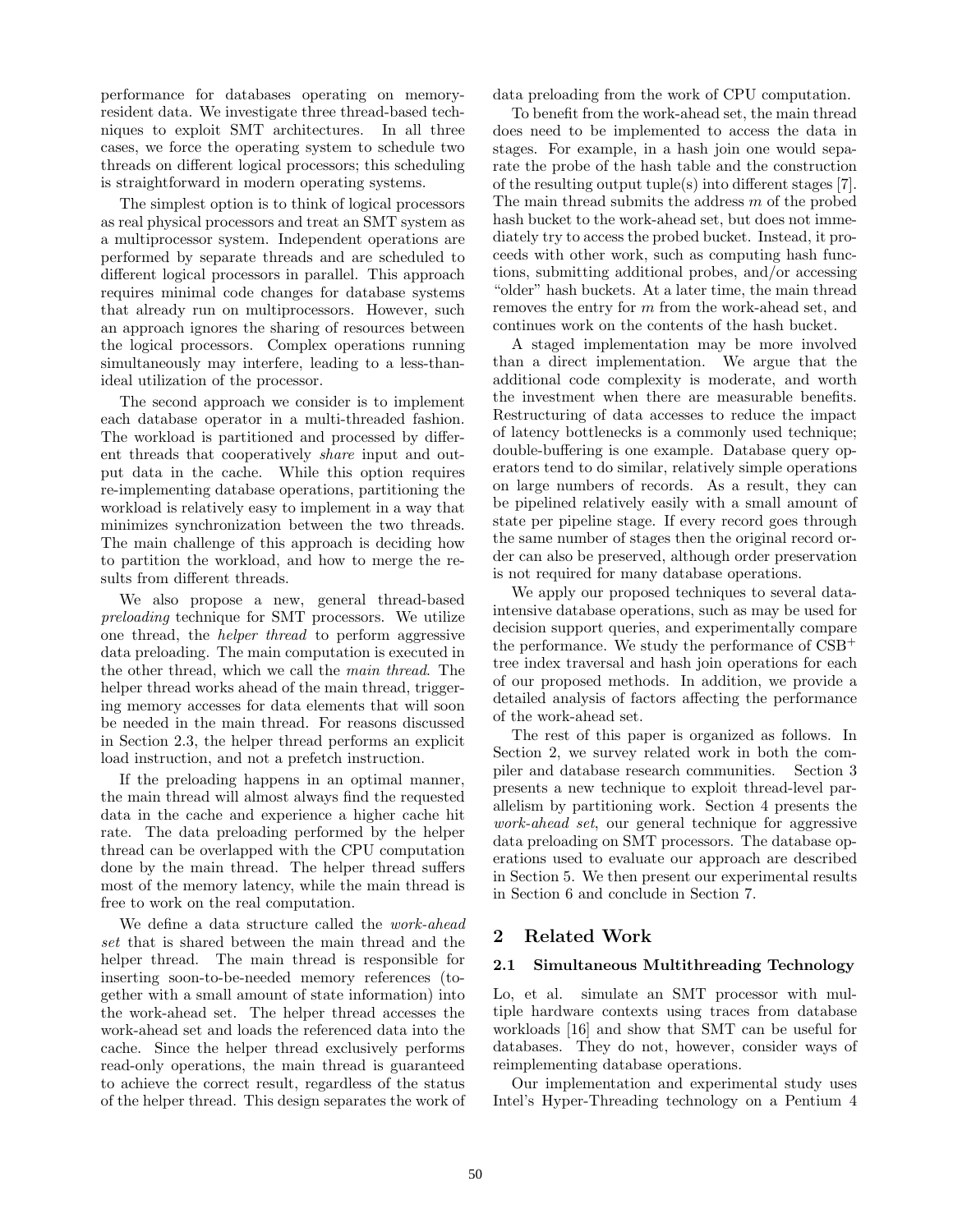machine. Details of Intel's Hyper-Threading Technology can be found in [18, 3].

An important issue for programming on a Hyper-Threading system is cache coherence. Similar to a conventional parallel system, which must ensure data consistency across multiple caches, a Hyper-Threading system must ensure data consistency across the pipeline. For example, when one thread modifies a shared variable, the cache line becomes "dirty" and must be written out to RAM before the other logical processor accesses it. The hardware needs to make sure the correct memory order is maintained. Due to potential out-of-order execution, modified shared variables can lead to accessing memory in an incorrect order. If that happens, the entire pipeline of the machine has to be cleared. Excessive pipeline flushing can be a significant overhead and may outweigh any potential gain from parallelism. In a Pentium 4 processor, these pipeline flushing events are called "Memory Order Machine Clear" (MOMC) events.

It is important to share a minimum amount of information between logical processors and reduce any *false sharing*, in which different threads modify different variables that reside on the same cache line.

#### **2.2 Speculative Precomputation**

Several thread-based prefetching paradigms have been proposed. "Speculative Precomputation" targets a small set of static delinquent loads with the most cache miss penalties [10, 26, 25, 14]. A post-pass binary adaptation tool is used to analyze an existing application binary and identify the dependent instruction slice leading to each delinquent load. Helper threads are created to speculatively precompute the load address and perform the data load. Finally, an augmented new application binary is formed by attaching the helper threads to the original binary. Hardware-based speculative precomputation has also been explored [19, 23].

What distinguishes our work-ahead set technique from speculative precomputation is that helper threads in speculative precomputation execute a *subset* of the original program. We, in contrast, do not require helper threads to have the same access pattern as the original program. In speculative precomputation, the subset of the program executed by helper threads skips the expensive computation and only includes delinquent loads. However, if the original program does not have any expensive computation, both the main thread and the helper thread execute the same program (instructions). Also, if the original program has a high degree of data dependency and future memory references depend on current computation, naive speculative precomputation would not work.

# **2.3 Software Prefetching**

Modern processors also provide prefetch and cacheability instructions. Prefetch instructions allow a program to request that data be brought into the cache without blocking. One would typically execute prefetch instructions prior to the actual use of the data. Several software prefetching techniques have been proposed for database systems, including prefetching  $B^+$ -Trees [8], fractal prefetching  $B^+$ -Trees [9], and prefetching hash join [7]. These techniques require manual computation of prefetching scheduling distance and manual insertion of explicit prefetch instructions into the code. The process is cumbersome and hard to tune. Furthermore, on commercially available processors such as the Pentium 4, prefetch instructions are not guaranteed to actually perform the data prefetch. Under various conditions, such as when prefetching would incur a TLB miss, prefetch instructions are dropped [13]. Prefetch instructions are not completely free in terms of bus cycles, machine cycles, and resources. Excessive usage of prefetch instructions can also worsen application performance [13].

Our work-ahead set technique employs preloading rather than prefetching. The data is guaranteed to be loaded into the cache, even if a TLB miss occurs.

#### **2.4 Staged Execution**

Our work-ahead set technique requires implementing an operator in a staged fashion. Harizopoulos et al. [11] show that staged operators can improve pipeline behavior for OLTP workloads. Their work does not focus on SMT processors.

We restructure the hash join to use staged memory accesses in a manner similar to the techniques described in [7]. However, [7] evaluates the performance of hash join on a simulated architecture in which prefetch instructions are never dropped and large numbers of simultaneous outstanding memory requests are allowed. In contrast, our implementation achieves significant performance improvements on a real commodity CPU that does not conform to the simulation assumptions of  $|7|$ .

#### **2.5 Cache Conscious Index Structures**

Recent studies have shown that cache-conscious indexes such as CSS-Trees  $[20]$  and CSB<sup>+</sup>-Trees  $[21]$  outperform conventional main memory indexes such as B<sup>+</sup>-Tress. By eliminating all (or most) of the child pointers from an index node, one can increase the fanout of the tree. Multidimensional cache-conscious indexes such as CR-Trees [15] use compression techniques to pack more entries into a node. These techniques effectively reduce the tree height and improve the cache behavior of the index. Bohannon et al. reduce cache misses by storing partial key information in the index [4]. Zhou and Ross propose buffering memory accesses to index structures to avoid cache thrashing between accesses for bulk access patterns [27].

Unlike most of these methods, the techniques proposed in this paper do not attempt to reduce the total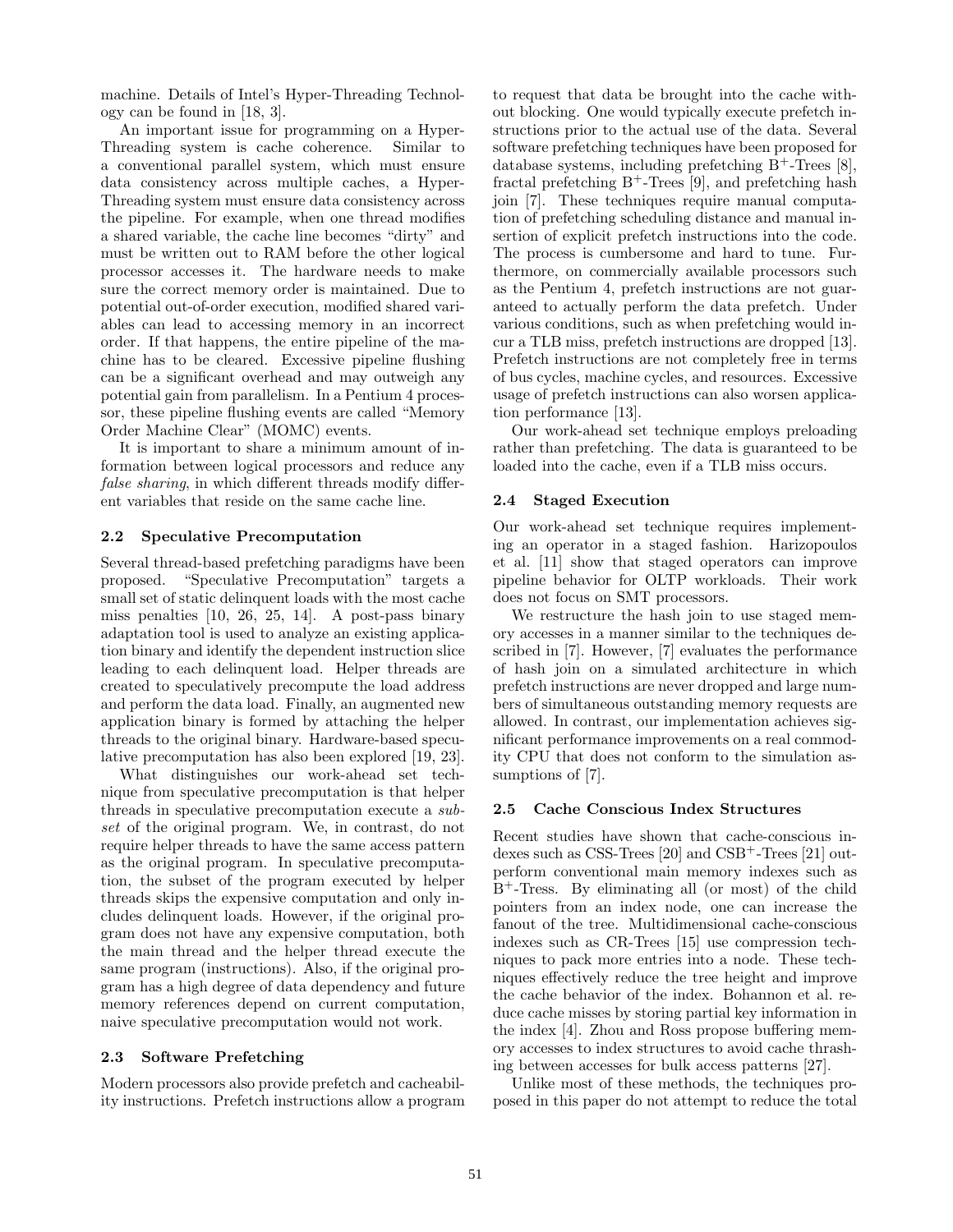number of cache misses. Instead, they try to distribute the misses among the threads so that the cache miss latency can be overlapped with other work.

Chen, et al. show improvements in simulated index performance by using prefetch instructions in the traversal code [8, 9]. As for the discussion of hash join in Section 2.3, this technique could be implemented by preloading data in the helper thread. One does not need to make assumptions about whether software prefetch instructions can be dropped.

# **3 Multithreading By Partitioning**

Running one operation at a time on an SMT processor might be beneficial in terms of data and instruction cache performance. In order to take advantage of two logical threads, we implement each operator in a two-threaded<sup>1</sup> fashion. One thread processes the even tuples on the (probe) input stream, and the other processes the odd tuples. Because access to the input is read-only, there is no performance degradation when they read the same cache lines. Similarly, read-only access to a shared hash table or index does not cause contention. An additional benefit is that both threads use the same instructions, meaning that there is less contention for the instruction cache.

The difficulty with a bi-threaded implementation is handling the output. If the two threads were to write to a single output stream, they would frequently experience write-write contention on common cache lines. This contention is expensive and negates any potential benefits of multithreading. Instead, we implement the two threads with separate output buffers, so that they can write to disjoint locations in memory.

The use of two output buffers changes the data format, and places extra burden on subsequent operators to merge the data. Further, this kind of implementation no longer preserves the order of input records, and cannot be used if the order must be maintained. Thus, it is not totally fair to compare the performance of such an operation with one that uses a standard data format. Nevertheless, we will measure the performance with the understanding that there may be additional costs not captured by those measures.

In the following section we provide a detailed description of a novel thread-based preloading technique and illustrate subtle and crucial challenges faced by any technique that hopes to exploit SMT technology.

# **4 The Work-ahead Set**

A work-ahead set is created for communication between the main thread and the helper thread. The work-ahead set is a collection of pairs (*p, s*), where *p* is a memory address and *s* is state information representing the state of the main thread's computation



Figure 1: Work-Ahead Set

for the data at that memory location. The *size* of the work-ahead set is the number of pointers it contains. The main thread has one method, *post*, to manipulate the work-ahead set. The helper thread has a single method *read* for accessing the work-ahead set.

Because the work-ahead set needs to be particularly efficient and simple, we implement it as a fixed-length circular array. The main thread *posts* a memory address to the work-ahead set when it anticipates accessing data at that memory location. This address, together with state information for the main thread, is written to the next slot of the array. If that slot already contained data, that data is returned to the main thread by the *post* operation. The returned data can then be used by the main thread to continue processing. Thus, the main thread cycles through the work-ahead set in a round-robin fashion. At the end of the computation, the main thread may need to post dummy values to the work-ahead set in order to retrieve the remaining entries.

During the period between a data item's posting to the work-ahead set and its retrieval by a subsequent post operation, we desire (but do not require) that the helper thread loads the data at the given memory location into the cache. The helper thread has its own offset into the array and accesses the array in sequential fashion without explicitly coordinating with the main thread. The helper thread may proceed in the same direction as the main thread ("forward"), or in the opposite direction from the main thread ("backward"); we will compare these two alternatives later.

The helper thread executes a *read* on the workahead set to get the next address to be loaded. In practice, we implement the load in C using something like "temp  $+=$  \*((int\*)p);" rather than using assembly language. The value of temp is unimportant; the statement forces the cache line at address p to be loaded. Note that the helper thread does not need to know anything about the meaning (or data type) of the memory reference. After loading the data, the helper offset is moved to the next entry of the array. The operation of the work-ahead set is illustrated in Figure 1.

If the helper thread runs faster than the main thread, the helper thread may load the same data multiple times, potentially wasting resources. Thus we implement a spin-loop wait mechanism in the helper

<sup>1</sup>We also tried implementing operators using more than two threads, but those implementations did not perform as well.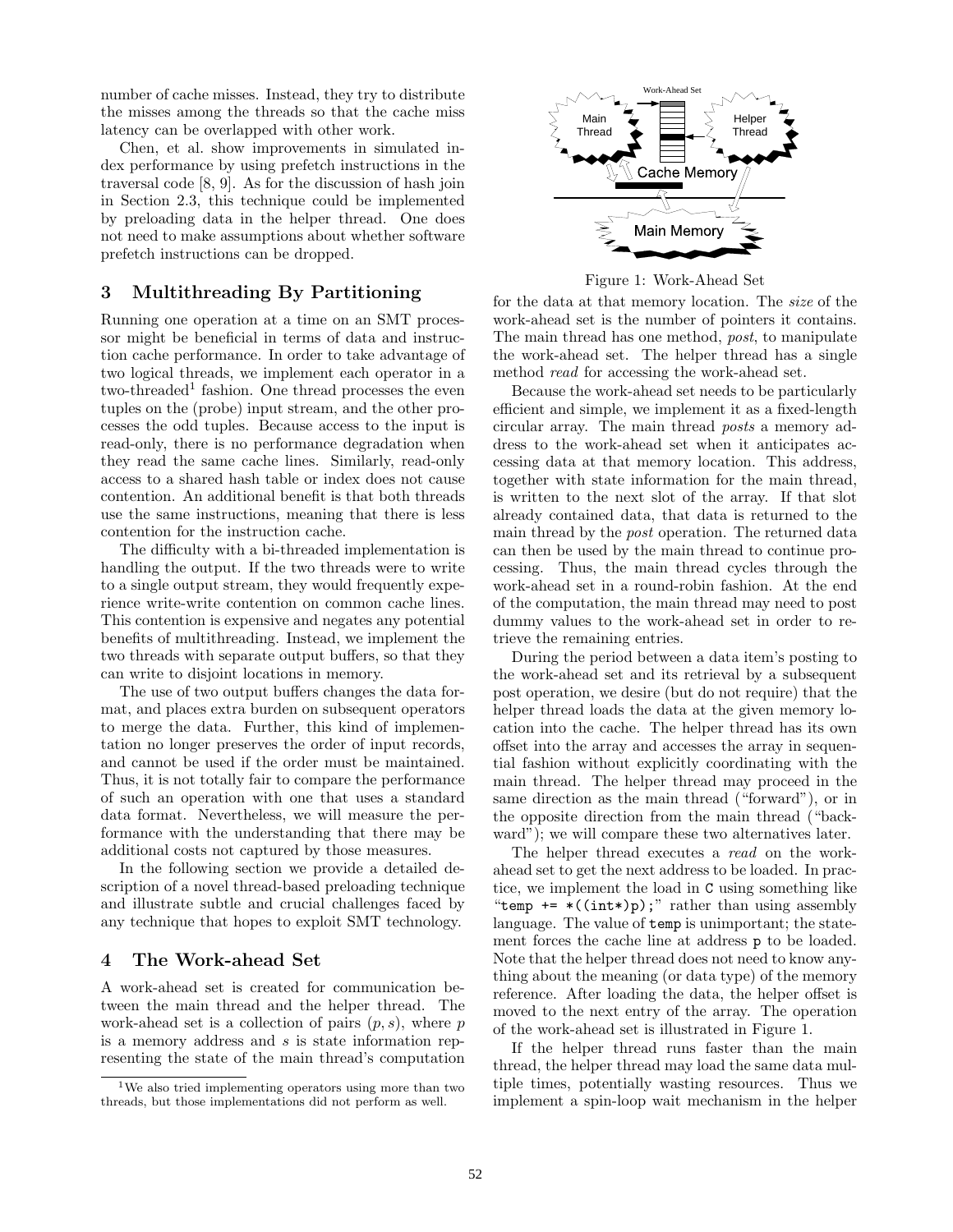thread. The helper thread keeps a local copy of the last entry processed in each slot of the work-ahead set. If the entry read is different from the local copy, the helper thread executes a load on the memory address as before. We put the helper thread into a spin-loop checking the current entry of the work-ahead set, until a different entry, written by the main thread, is found. We will experimentally evaluate the costs and benefits of spin-loop waiting.

The design of the work-ahead set and helper thread is generic, and can be used in combination with any database operation. This is a key advantage. If each operation needed its own helper thread that had some special knowledge about its memory access behavior, then the implementation would be much more complex. The helper thread operates without any special need for tuning to a particular workload.

There are four main configuration parameters that will affect the performance of the system. They are whether to put multiple pointers into each entry of the work-ahead set, the size of the work-ahead set, whether the helper thread moves forward or backward, and whether the helper thread performs a spin-loop wait when it sees the same memory address a second time in a given slot. We discuss these choices below, and evaluate them experimentally in Section 6.

#### **4.1 Entry Structure**

Our discussion so far has assumed that an entry in the work-ahead set is a pointer plus some state. However, there are cases where one might need multiple memory references to execute an operation. The most obvious case is when a data type is longer than a cache line. For a second example, consider a C instruction like  $*p = *q + *r;$ . One statement needs three memory references for execution, and may, in the worst case, generate three cache misses.

It is possible to divide such a statement into three stages, in which  $p$ , q, and  $r$  are preloaded by the helper thread one by one. However, by the time the operation is executed in the main thread, a relatively long time has passed since the first elements were preloaded, and they may have since been evicted from the cache. We observed such an effect experimentally.

As an alternative, one could alter the structure of an entry of the work-ahead set to allow three pointers plus state. The helper thread would then preload three memory references at a time. The work-ahead set would have a factor of three fewer entries than the single-pointer version in order to cover the same fraction of the cache in a single loop of the array. When the main thread retrieves that entry from the work-ahead set, it can expect that all three memory locations have been touched by the helper thread.

When the number of references per stage is constant throughout the operation, this approach is adequate. However, if one stage needs  $n_1$  references, and another needs  $n_2 \neq n_1$ , the work-ahead set needs some way to balance them. (It is also possible that two entries in a single stage require different numbers of references.) In this case, entries with different numbers of references are present at the same time in the work-ahead set.

Suppose that an operator has a minimum number *m* of references per stage, and a maximum number *M*. The number of entries in the work-ahead set is determined by dividing the fraction of the cache we intend to address by *m*. That way, even if all entries refer to only *m* addresses, we can use the available cache memory. Each entry in the work-ahead set has *M* slots for memory references. If  $k < M$  of the slots are actually used, then the remaining slots are padded with a single valid address to a dummy cache line that is never touched by the main thread. The helper thread always preloads all *M* slots. Although this might seem to be extra work, the helper thread does not have to perform conditional tests and suffer branch misprediction penalties. Further, since the dummy cache line will be accessed often, it will almost always yield an L1 cache hit, and generate little overhead in the helper thread.

To maintain constant usage of cache memory, we keep track of the total number *N* of valid pointers in the work-ahead set. *N* is incrementally maintained by the post method each time entries are added to or removed from the work-ahead set. Suppose our memory threshold is *t* cache lines.<sup>2</sup> If  $N \geq t$ , then we should not admit new work from the main thread, even if there is an available slot in the work-ahead set. In this case, we fill an available slot with (*M* copies of) the dummy cache line address, and null state information.

#### **4.2 The Size of the Work-Ahead Set**

If the work-ahead set is too small, then the performance may suffer for two reasons. First, there may not be enough time for the helper thread to load the requested cache line between when the main thread posts the memory reference and when it retrieves that reference. Second, when the work-ahead set is small, the probability that the main thread and the helper thread are accessing the same cache line within the work-ahead set itself becomes high. As discussed previously, this kind of access will lead to a relatively high number of expensive MOMC events.

If the work-ahead set is too large, then the loads performed by the helper thread may evict still-useful data from the cache. This effect will reduce the benefits of preloading, and could lead to *more* cache misses than a single-threaded implementation. For this reason, the expected amount of preloaded data for the entire work-ahead set should be smaller than the L2 cache size. Since the main thread may have older cache-resident data that is still being used, and in or-

<sup>&</sup>lt;sup>2</sup>We consider  $t$  to be the appropriate measure of the "size" of the work-ahead set, since it represents the number of valid pointers in the work-ahead set.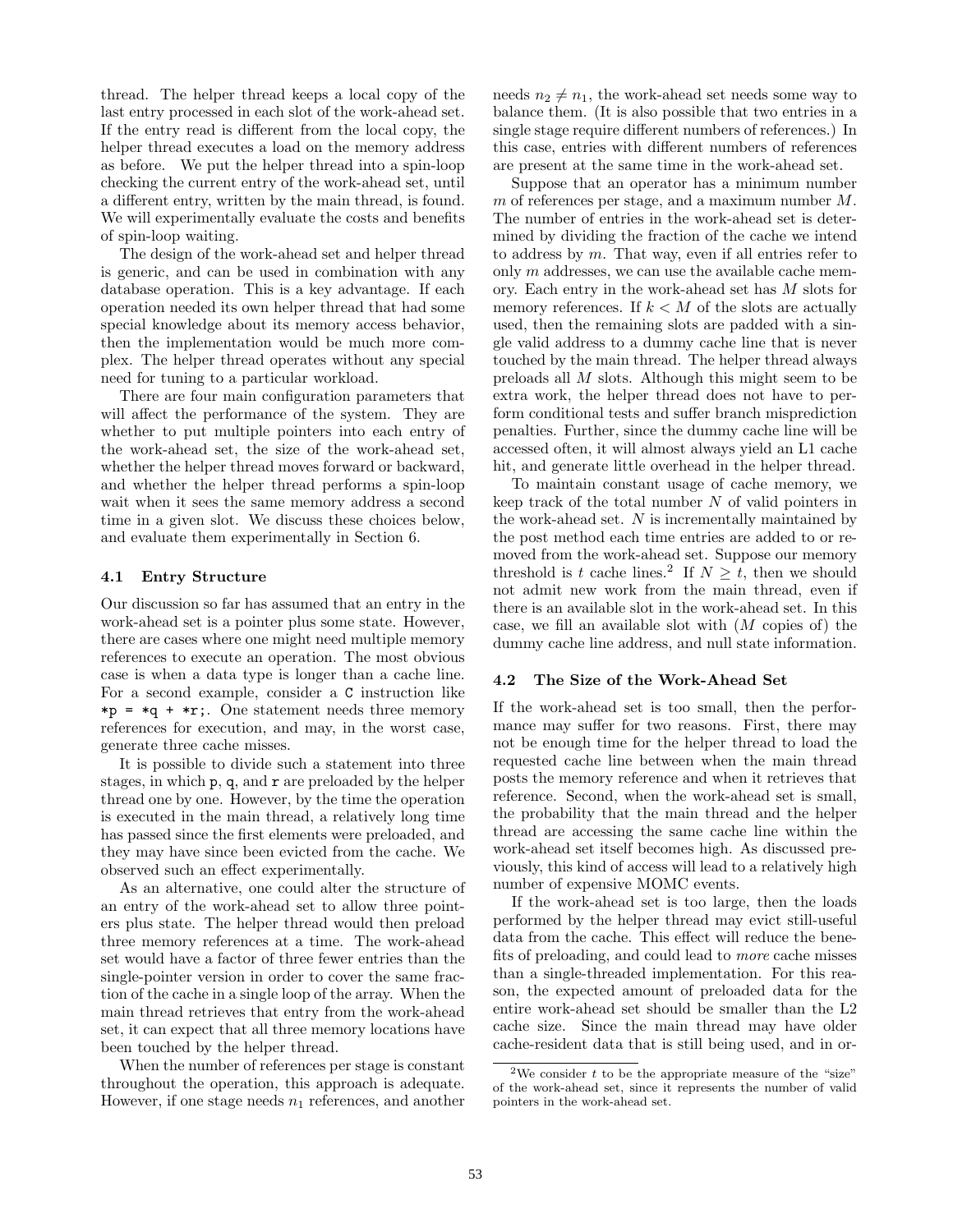der to avoid conflict misses, the threshold should be lower, such as one quarter of the cache size.

An additional advantage of the work-ahead set is that it allows global coordination of the use of the data cache. By sizing the work-ahead set for each active operator appropriately, one can ensure that the total active memory is smaller than the cache capacity. In this way, we can avoid cache interference both between operators in a single plan, and between operators in concurrently executing queries. Without such control, concurrently executing operators may expel each others' cache lines, leading to thrashing behavior between the operators' scheduled time-slices.

#### **4.3 Forwards Versus Backwards**

Forward processing by the helper thread seems intuitive: the helper thread "paves the way" for the main thread. However, there are some pathological behaviors that can arise with forward processing.

First, suppose that the helper thread is faster than the main thread. The helper thread eventually succeeds at preloading the entire work-ahead set, and catches up to the main thread. At this point, the helper thread and the main thread are accessing the same slot in the work-ahead set, and will suffer MOMC events as a result. If the helper thread goes into a spin-loop, it will do so for a short time, until the main thread advances one entry. The helper thread will wake up, make progress of one entry, and then go back to spin-looping. For all of this time, the helper thread and main thread are almost certainly accessing the same cache line, and will therefore encounter a kind of MOMC thrashing.

If the helper thread does not spin-loop, then the situation may not be quite as bad, since the helper thread may eventually overtake the main thread and be accessing different cache lines in the work-ahead set. Nevertheless, the overtaking period itself may dominate, because the MOMC events generated will slow it down dramatically.

If the helper thread is slower than the main thread, then the main thread will eventually catch up to the helper thread. The threads will then interfere in a similar way as before. What is more, the main thread may be faster than the helper thread because it gets cache hits rather than cache misses. Once the main thread catches up to the helper thread, it will begin to experience cache misses and slow down. As a result, the main thread and helper thread may find themselves operating pathologically in lock-step.

Backward processing may seem less intuitive than forward processing, because data needed in the far future is preloaded before data needed in the near future. Nevertheless, the pathological behaviors described above are avoided.

We can mathematically model the difference between the speed of forward and backward processing. Suppose that the speed of the main thread (measured in cache lines per second) is *m* without MOMC interference, but  $m'$  with MOMC interference. Let the corresponding numbers be  $h$  and  $h'$  for the helper thread. Suppose that the size of the work-ahead set is *d* cache lines. A straightforward analysis shows that the net speed of the main thread when the helper thread is running forwards is

$$
s_f = \left(\frac{m'}{h'-m'} + \frac{m(d-1)}{h-m}\right) / \left(\frac{1}{h'-m'} + \frac{(d-1)}{h-m}\right)
$$

while the net speed running backwards is

$$
s_b = \left(\frac{m'}{h' + m'} + \frac{m(d-1)}{h+m}\right) / \left(\frac{1}{h' + m'} + \frac{(d-1)}{h+m}\right).
$$

If  $h'$  is close to  $m'$ , which is likely when the MOMC event cost is dominant, then the  $\frac{m'}{h'-m'}$  term in  $s_f$  is large, and drives  $s_f$  close to  $m'$ . In the backwards case, however, there is no such "catastrophic cancellation" since the corresponding term in  $s_b$  adds  $h'$  and  $m'$ .

Note that the helper thread does not know  $h'$  or  $m'$ , unless it decides to devote extra cycles to measuring the relative rates of progress. These rates may change over time. As a result, the safest choice is to preload backwards, because we do not even need to check *h* and  $m'$ , and since the performance of the main thread for large *d* is typically close to *m*.

#### **4.4 Spin-Loop Waiting**

When the helper thread is in a spin-loop wait, it uses fewer resources that it would if it continued preloading data that was already memory-resident. Thus we might expect less interference with the main thread in terms of competition for CPU resources. On the other hand, as we have discussed in Section 4.3 above, combining a spin-loop wait with forward preloading could cause more MOMC thrashing than would be experienced without the spin-loop wait.

One could augment the spin-loop wait with a call to a sleep function so that the helper thread checks the slot in the work-ahead set less often, thus using fewer resources. However, the amount of time to sleep would be a parameter that would need to be tuned, and the benefits of even a well-tuned choice would be relatively small. Further, a sleep function suspends a thread until the operating system chooses to reschedule it, which could be excessively disruptive. Our implementation of efficient spin-loop waiting uses a different technique that is described in Section 6.

When there are multiple pointers per work-ahead set entry, the spin-loop checks only the first pointer. As discussed in Section 4.1, slots may be filled with a dummy cache line address. We prevent the helper thread from spin-looping on this dummy address.

# **5 Workload**

We evaluate the three thread-based approaches by applying them to three database query operations: join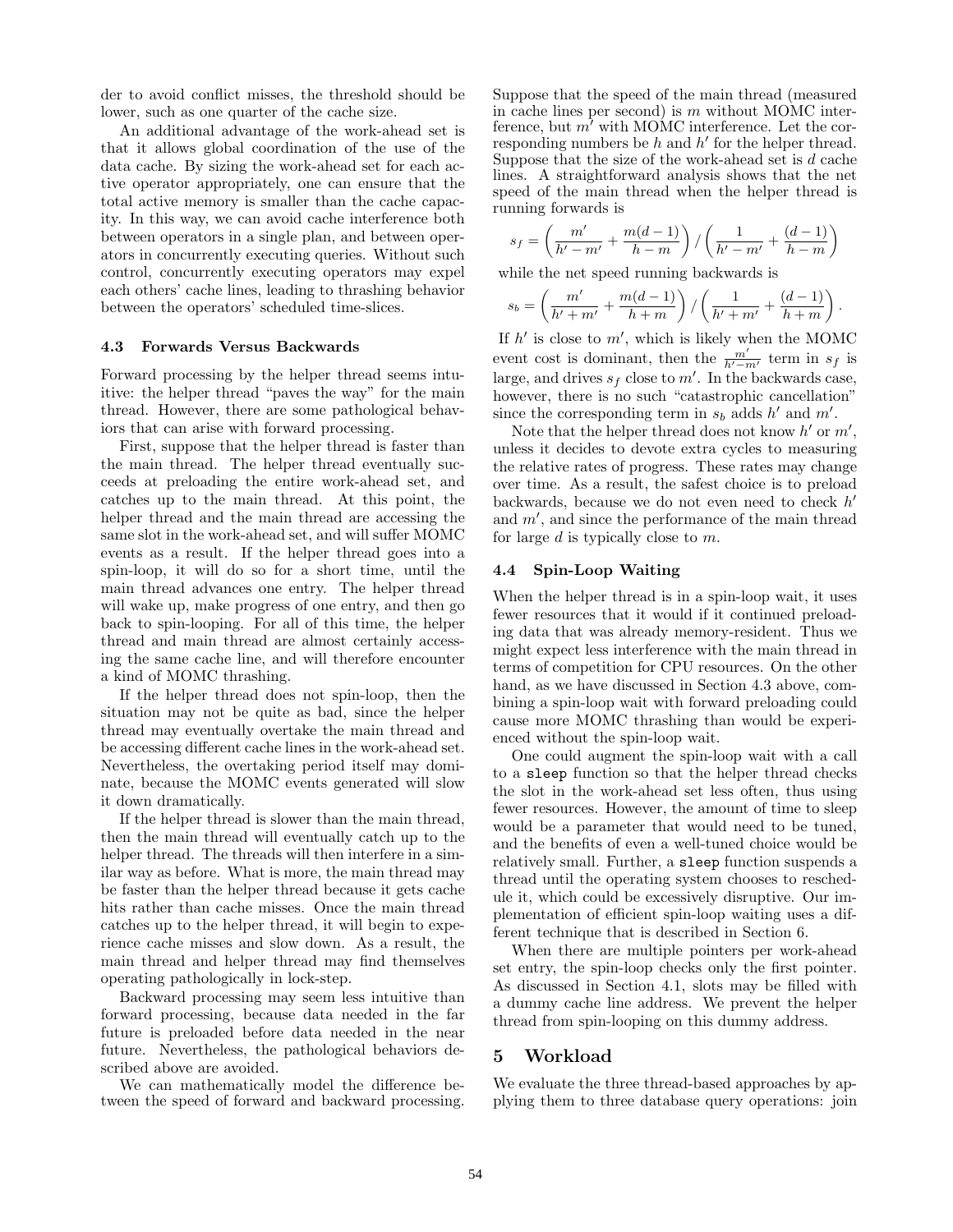using a join index, index traversal, and hash join. Due to space limitations, the join-index experiments are not described here; their results were similar to those for the other operations.

Transforming a database operation into stages is relatively straightforward. When one memory location is only available after retrieving an earlier memory location, the two memory references naturally belong to separate stages. For the reasons described in Section 4.1, it is a good idea to preload all available data needed by a stage, rather than dividing the work up into additional stages. For database operations, the simplicity of the computation per record means that the number of memory references needed per stage is often one. When it is more than one, the number of references is almost always bounded by a small constant corresponding to the number of inputs/outputs of an operator.

#### **5.1 Index Traversal**

Searching over tree indexes requires repetitively searching internal nodes from the root to the leaf nodes. Within each internal node, one must perform some computation to determine which child node to traverse. The next memory reference, i.e., the child node address, cannot be determined until that computation is finished.



Figure 2: An In-Memory CSB<sup>+</sup>-Tree

Figure 2 shows an in-memory  $CSB<sup>+</sup>$ -Tree [21]. Each index node has a size of one cacheline. The workahead set in this case contains entries of a search key (the state) and the memory reference to the next child node to be traversed. During index traversal, the main thread performs the computation within an index node, posts the child reference into the work-ahead set, and resumes a previously registered request from the set. Each stage corresponds to processing one index node. If the current request is finished, the main thread begins to process a new probe into the index.

We consider two kinds of probe streams for the index. A *clustered* probe stream is a contiguous sequence of (key,RID) pairs. An *unclustered* probe stream is a sequence of RIDs, where the key must be obtained by dereferencing the RID, and the RIDs are in random order. We expect these two kinds of probe streams to have different memory access patterns.

#### **5.2 Hash Join**

Figure 3 shows an in-memory hash table. It contains an array of hash buckets. Each bucket is composed of



Figure 3: An In-Memory Hash Table

a pointer to a list of hash cells. A hash cell represents a build tuple hashed to the bucket. It contains the tuple pointer and a fixed-length hash code computed from the join key, which serves as a filter for the actual key comparison.

The probe stream for the hash join is a sequence of RIDs, and the hash key is obtained by dereferencing the RID. A *clustered* probe stream is one where the RIDs appear in physical memory order. An *unclustered* probe stream has RIDs in random order.

Similar to [7], we break a probe operation into 4 phases. Each phase performs some computation and issues memory references for the next phase. Phase 1 computes the hash bucket number for every tuple and issues the memory reference for the target bucket. Phase 2 visits the hash bucket and issues the memory reference for a hash cell. Phase 3 visits the hash cell, and compares the hashed key. Depending on the comparison of hashed keys, it may also issue the memory reference for the matching build tuple. Finally, phase 4 visits the matching build tuple, compares the keys, and produces the output tuple. Stages 3 and 4 repeat until the list of hash cells is exhausted.

Each slot in the work-ahead set contains a hashed key of a probe tuple, a phase number, and memory references. In phase 3, we also need a pointer to the current position in the list of hash cells. During execution, the main thread finishes one phase for one probe tuple at a time. Then, the main thread posts to the work-ahead set and resumes on the entity the workahead set returned. If a probe is finished, the main thread continues with the next probe tuple.

# **6 Experimental Evaluation**

We implemented all algorithms on a Pentium 4 machine enabled with Hyper-Threading technology. Table 1 lists the specifications of our experimental system. We use Calibrator [17] to measure the L1, L2 and TLB miss latency. We are unable to measure the latency for MOMC events directly. When an MOMC event happens, the "dirty" cache line must be written out to memory and updated for each processor sharing the bus [13]. We observe that the latency is of the same order of magnitude as the L2 miss latency. Unlike data cache miss latency, MOMC latency is a serial bottleneck in the pipeline and is difficult to overlap.

Modern machines have hardware performance coun-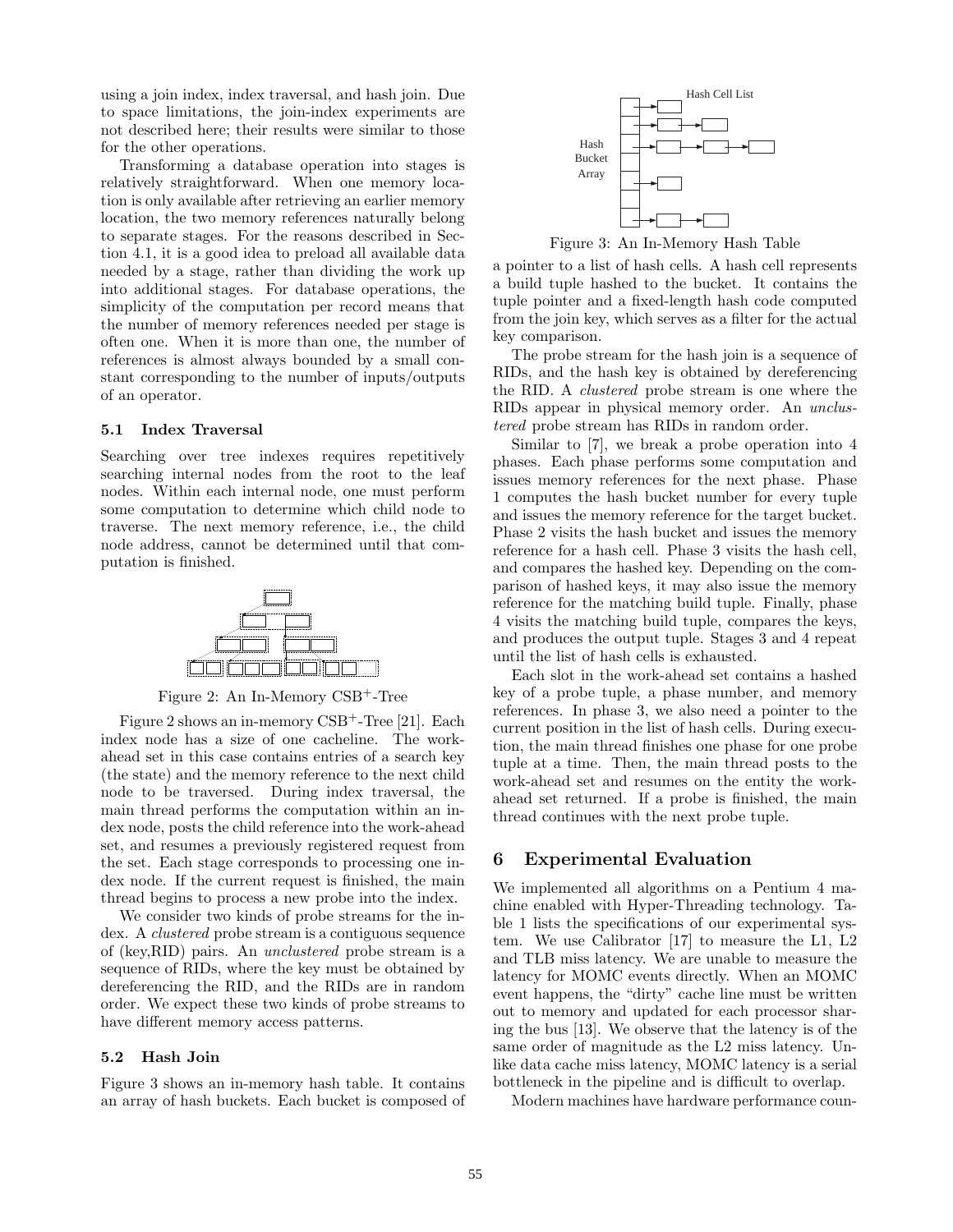|                             | Pentium 4 3.4 GHz         |
|-----------------------------|---------------------------|
|                             | with Hyper-Threading      |
| ОS                          | Windows $XP$ Pro $(SP_2)$ |
| Main-memory size            | 2 GB DDR                  |
| L1, L2 data cache size      | 8 KB, 512 KB              |
| L1, L2 data cacheline size  | 64 bytes, 128 bytes       |
| TLB entries                 | 64                        |
| L1 data miss latency        | 18 cycles                 |
| L <sub>2</sub> miss latency | 276 cycles                |
| TLB miss latency            | 53 cycles                 |
| C Compiler                  | Visual $C++$ .NET 2003    |
|                             | (maximum optimization)    |

#### Table 1: System Specifications

ters that measure statistics without any loss in performance. We used Intel's VTune Performance Tool to measure the hardware counters during our experiments. We measured many potential sources of latency, including L1 and L2 cache misses, branch mispredictions, TLB misses, MOMC events, etc. For the operations studied in this paper, only the L2 cache misses and the MOMC events were significant contributors to the overall time. For that reason, we omit the other measurements from the experimental results.

In the case of the work-ahead set and bi-threaded operators, thread synchronization is implemented using shared variables. To avoid race conditions, we could use synchronization primitives, such as locks, mutexes, or semaphores. However, the overhead of implementing mutual exclusion of shared variables typically outweighs the benefit of using a helper thread to hide cache misses [14], as we also observed. Interestingly, in both techniques we do not have to ensure mutual exclusion. The work-ahead set helper thread only reads shared variables, so there is no write-write hazard, and if the helper thread goes wrong, i.e., loads the wrong data, the correctness of the main thread is not affected. The bi-threaded implementation independently processes partitioned input, sharing only read-only data structures so, again, there is no conflict among the threads.

Spin-Loop waiting, as described for the work-ahead set, can be especially wasteful because the logical processors share execution resources. In particular, a tight loop that checks one variable until it changes can fill the execution units with spurious work. Pentium 4 processors provide a low latency instruction, PAUSE, designed to combat this kind of behavior [13, 2]. When a thread executes a PAUSE, it releases hardware resources to the other thread for a period of time that corresponds roughly to how long it would take for a variable to be changed by an external thread. Our implementation of spin-loop waiting uses the PAUSE instruction.

Because the work-ahead set requires a staged operator implementation, for completeness we also provide performance information for the staged operators without a helper thread. The base-line algorithms used for calculating performance improvement are non-staged, single-threaded implementations. We also compare the different threading techniques' relative performances<sup>3</sup>.

### **6.1 A Closer Look at the Work-ahead Set**

In this section, we analyze a work-ahead set enabled index traversal using a  $CSB<sup>+</sup>$  tree. (The results for hash joins are similar, and are omitted.) In order to understand the helper thread parameters, and to measure the cache behavior, we compare a work-ahead set with a single-threaded implementation. We delay comparisons of all three threading techniques until in Section 6.2.

We evaluate the CSB+-Tree in the context of an index nested loop join, where the index is probed once for each outer relation record. The result of the join is a set of pairs of outer RID and inner RID of matching tuples, where an RID is just an in-memory pointer.

We implement an in-memory CSB<sup>+</sup>-tree using a 32bit floating-point key, and 32-bit pointers. The CSB<sup>+</sup> tree has a node size of one L2 cache line (128 bytes in a Pentium 4); an index node is able to contain up to 30 keys, while a leaf node is able to contain up to 14 key-RID pairs. The tree indexes 10 million keys. The index is bulk-loaded and nodes are up to 75% full. The index is probed using 10 million (key,RID) pairs from a (hypothetical) outer table. The probe stream is clustered, and the probe keys are randomly generated.

We consider five different scenarios: a singlethreaded implementation, simple forward preloading with no spin-loop, simple backward preloading with no spin-loop, forward preloading with spin-loop and backward preloading with spin-loop. For each preloading scenario, we also vary the work-ahead set size.

Figure 4(a) shows the execution time with different work-ahead set sizes. Backward preloading scenarios run faster than the original program, up to 33% faster in the spin-looping case. Backward preloading is faster than forward preloading. Spin-loop waiting improves the performance of backward preloading, but not forward preloading.

The average number of MOMC events per probe is shown in Figure 4(b). The main thread has more computation to do than the helper thread, so the helper thread runs faster, leading to more potential interference in the work-ahead set. As predicted, forward preloading experiences more MOMC events than backward preloading. Using spin-loop waiting for forward preloading increases the number of MOMC events significantly.

In this experiment, backward preloading has the least interference and therefore is faster than forward preloading. The difference in interference between

<sup>3</sup>We tried staged implementations with prefetches instead of posts, and also tried replacing the preload instruction in the work-ahead set with a prefetch instruction. In both cases, the performance was comparable to the single-threaded implementation.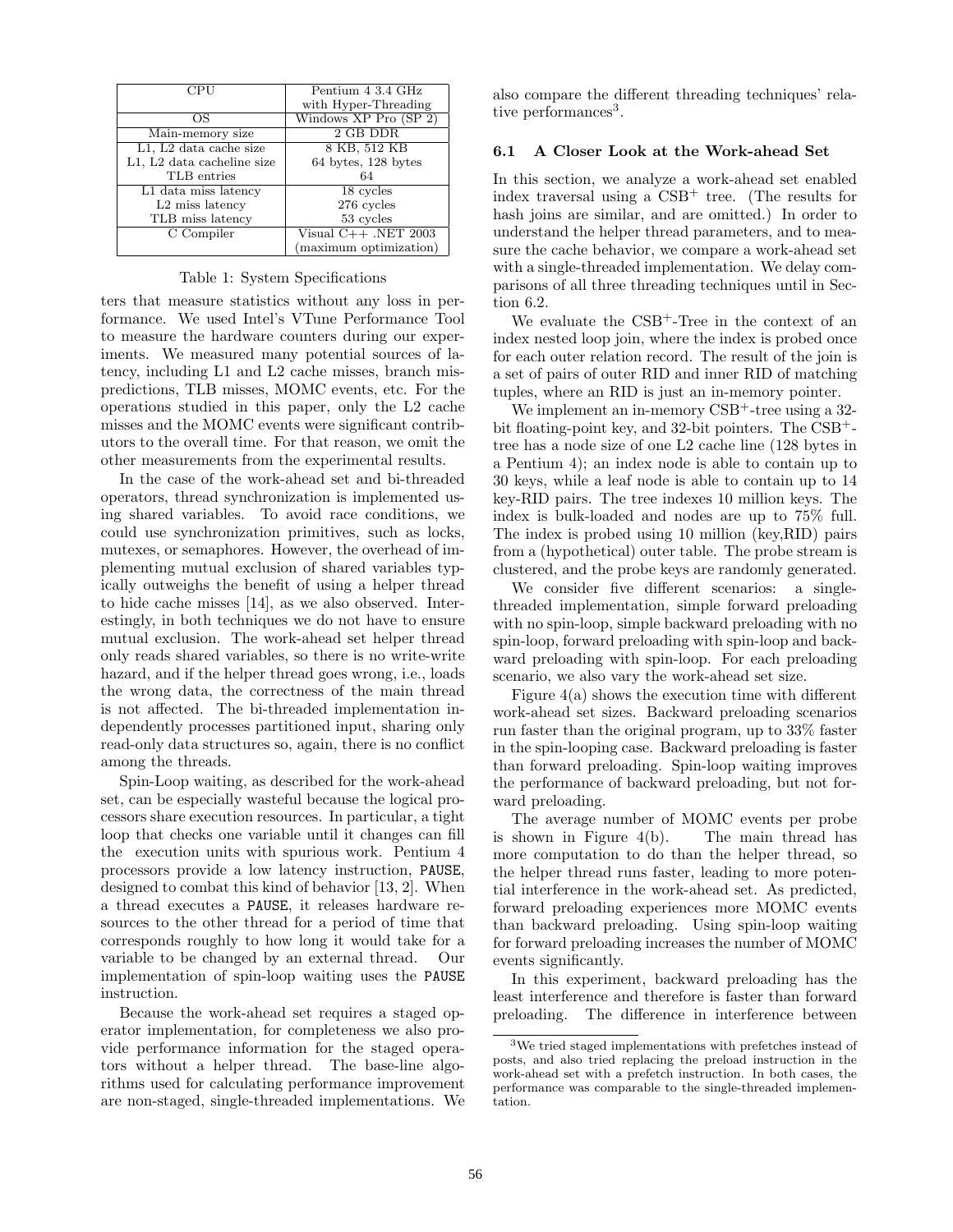

Figure 4: CSB<sup>+</sup> Tree Workload for the Work-ahead Set

the two scenarios explains the big performance difference. The interference effect decreases with larger work-ahead set sizes because the average distance between the two threads is larger and there is a smaller likelihood that the two threads are operating on the same cache line. In the rest of this paper, we use backward preloading with spin-wait when using a workahead set.

Figure 4(c) shows the distribution of cache miss penalties for the backward preloading scenario with spin-looping. The other methods had similar distributions of cache misses. The helper thread absorbs most of the cache misses, up to 97%. The cache miss reduction in the main thread is the reason for the 33% performance improvement. We have generally been successful at transferring cache misses from the main thread to the helper thread without increasing the total number of cache missses. The absence of an increase in cache misses is a consequence of our design, in which the work-ahead set structure itself occupies just a small fraction of the L2 cache.



Figure 5: Clustered and Unclustered Probes

Figure 5 compares work-ahead set performance of clustered probes with that of unclustered probes. We only show the performance of backward preloading with spin-wait; other scenarios have similar performance curves and are omitted. Random probes are generally more expensive than sequential probes and provide a more realistic workload. Using a work-ahead set results in a 41% speedup for unclustered probes. This improvement is even larger than for sequential probes, primarily because there are more cache misses in the unclustered case.

As we described in Section 4.2, the performance of preloading is poor when the work-ahead set size is too small, which we see experimentally to be 64 references. The high number of expensive MOMC events outweighs any cache improvement. All preloading methods start to deteriorate due to the increasing effect of cache pollution once the size is larger than 1024 references, which is about one quarter of the L2 cache size. As long as the size of a work-ahead set is in the range between 64 and 1024, the backward preloading performance (with spin-looping) is good, and relatively insensitive to the work-ahead set size. Thus, our preloading solution is robust. One would size the workahead set at the low end of this range, say 128 entries, so that more cache capacity is available for other purposes. In what follows, experiments using the work-ahead set will employ a size of 128.

#### **6.2 Threading Performance**

Now we compare all three threading techniques when applied to a  $\text{CSB}^+$  tree traversal and an in-memory hash join, with unclustered probes.

The hash join operator joins two tables, each containing 2 million 64-byte records. The hash join produces a table of 128-byte output records. The join keys are 32-bit integers, which are randomly assigned values in the range from 1 to 2 million. An in-memory hash table is pre-built over one table. The probe stream is unclustered. We use join keys from the probe records to probe the in-memory hash table and generate join results. (When we varied the record size, the relative performance of the various methods was similar to what is shown below.)

In these experiments *One Thread* and *Two Threads* refer to non-staged implementations running either alone or in parallel. *Two Threads* means that the same operator is being run in each thread, but each operator has its own input and output data. We also provide similar labels for the staged implementations. *Bithreaded* refers to operators, both staged and unstaged, that partition their input and process it in an interleaved fashion as described in Section 3. Finally, *Work-ahead Set* is a staged operator with a helper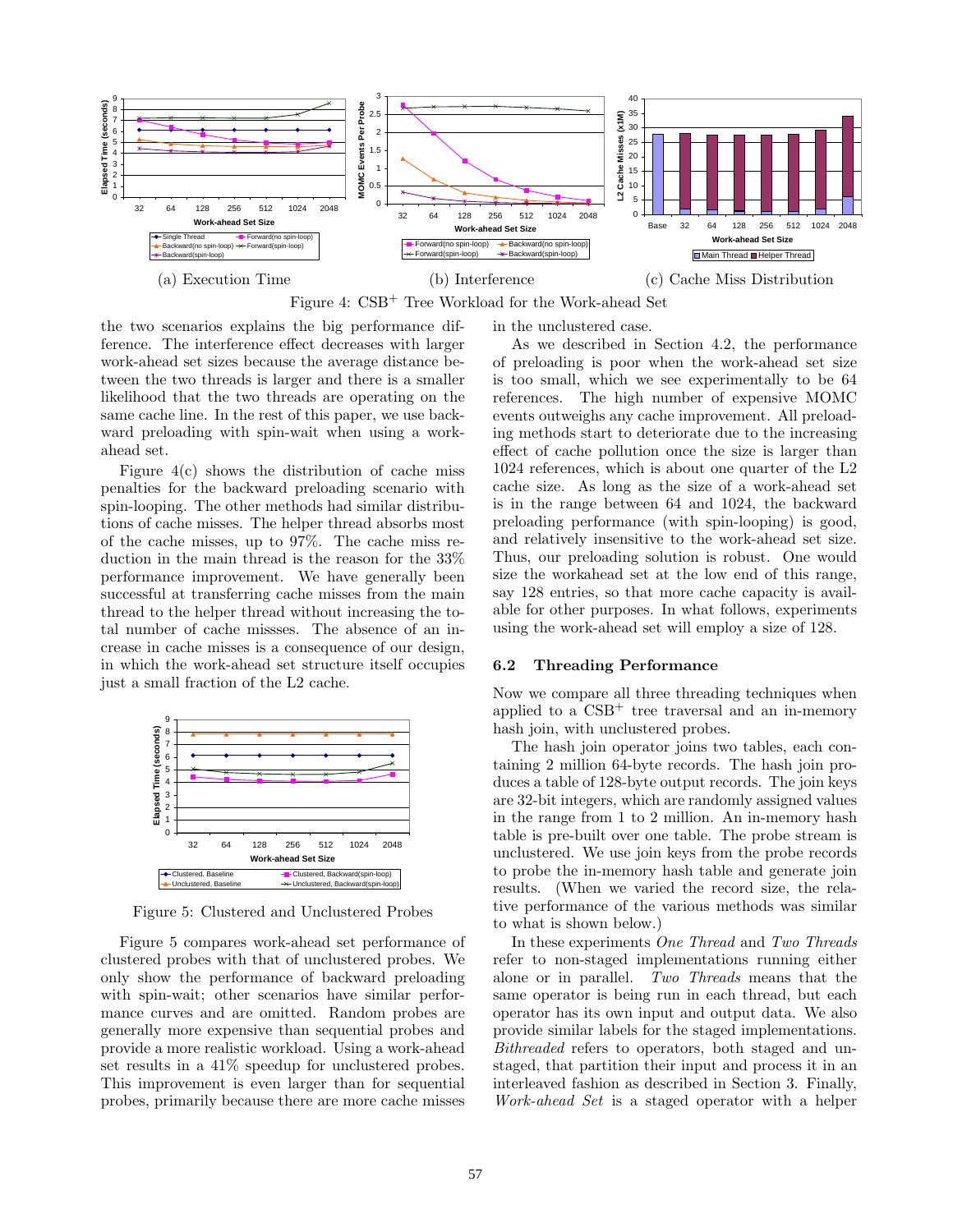

thread performing explicit preloading. In some graphs, data for the work-ahead set's main and helper thread are separated to demonstrate their different roles in performance improvement.

We find that all three threading techniques result in substantial increases in the throughput of both an in-memory hash join and a  $CSB<sup>+</sup>$  tree traversal. As Figure 6(b) shows, in-memory hash join throughput, when compared with a single threaded implementation, increased by up to 48%, 50%, and 55% for independent parallel hash joins, a bi-threaded hash join, and a work-ahead set enabled hash join, respectively.  $CSB<sup>+</sup>$  performance, Figure 6(a), is comparable, with improvements in throughput of up to 69%, for a bithreaded  $\text{CSB}^+$  tree traversal, and 68%, for the workahead set enabled implementation.

The key benefit of these threading techniques is exploiting thread level parallelism to efficiently overlap blocking cache misses with useful computation. Whereas in a single threaded implementation, a stall caused by a cache miss results in wasted time, having multiple threads available to perform useful computation on the processor's functional units improves overall throughput. Figures  $7(a)$  and (b) show the number of cache misses suffered by each thread, which we find to be the most important source of performance difference among the threading techniques.

Ideally, one would expect independent, parallel hash join or  $CSB<sup>+</sup>$  tree traversal operators to exhibit the same number of cache misses per thread as the respective single threaded version. $4$  The parallel operators, however, suffer elevated cache-misses per thread because they are not designed to be cooperative: there is cross-thread cache pollution. Even with more cache misses, performance improves because the two threads keep the processor more active by overlapping cache misses with computation.

A bi-threaded implementation processes the same amount of data as a single threaded version and therefore suffers almost exactly the same number of cache misses. Though the two threads share input, this does not reduce overall cache misses, since one of the threads must suffer the cache miss required to bring input data into the cache. The important difference is that the bi-threaded operator distributes these cachemisses over the two threads and benefits by overlapping a cache miss in one thread with computation in the other. Additionally, our bi-threaded implementation processes the input in an interleaved manner, an inherently cooperative design choice that allows a thread to benefit if the other thread's cache miss loads needed input data into the cache.

We find that the work-ahead set outperforms naive independent, parallel operators, in terms of throughput, by up to  $10\%$  for a CSB<sup>+</sup> tree index traversal, and up to 4.3% for an in-memory hash join. The work-ahead set achieves its performance improvement by emphasizing the overlapping of cache misses with useful computation. In Figure  $7(a)$ , the work-ahead set helper thread suffers almost as many cache misses as either thread of the parallel operator implementations, but the key difference is that these misses leave the main thread free to work almost exclusively on useful computation. However, the work-ahead set suffers some small overhead due to MOMC events and maintenance of the work-ahead set data structure.

#### **6.3 Different Operators in Parallel**

As described earlier, a naive use of an SMT processor is to treat it as a multiprocessor system, running independent parallel operations. So far, our two-threaded experiments have always been executing the same operator on each thread. To examine what happens when different threads run different operators, we execute a hash join and CSB<sup>+</sup> tree index traversal in parallel. We ran one operator in each thread, stopping the experiment when the first operator finished. As a result, each logical processor always had an instruction stream to process and was never unused. We note the number of records processed by each threads.

We then compare the measured throughput with sequential single-threaded, bithreaded, and work-ahead set implementations of the hash join and CSB<sup>+</sup> tree index traversal operators, processing the same amount of data for each operator.

<sup>4</sup>Note that in the case of independent parallel operators, twice as much work is processed as in the single threaded implementation so a *per thread* comparison is appropriate.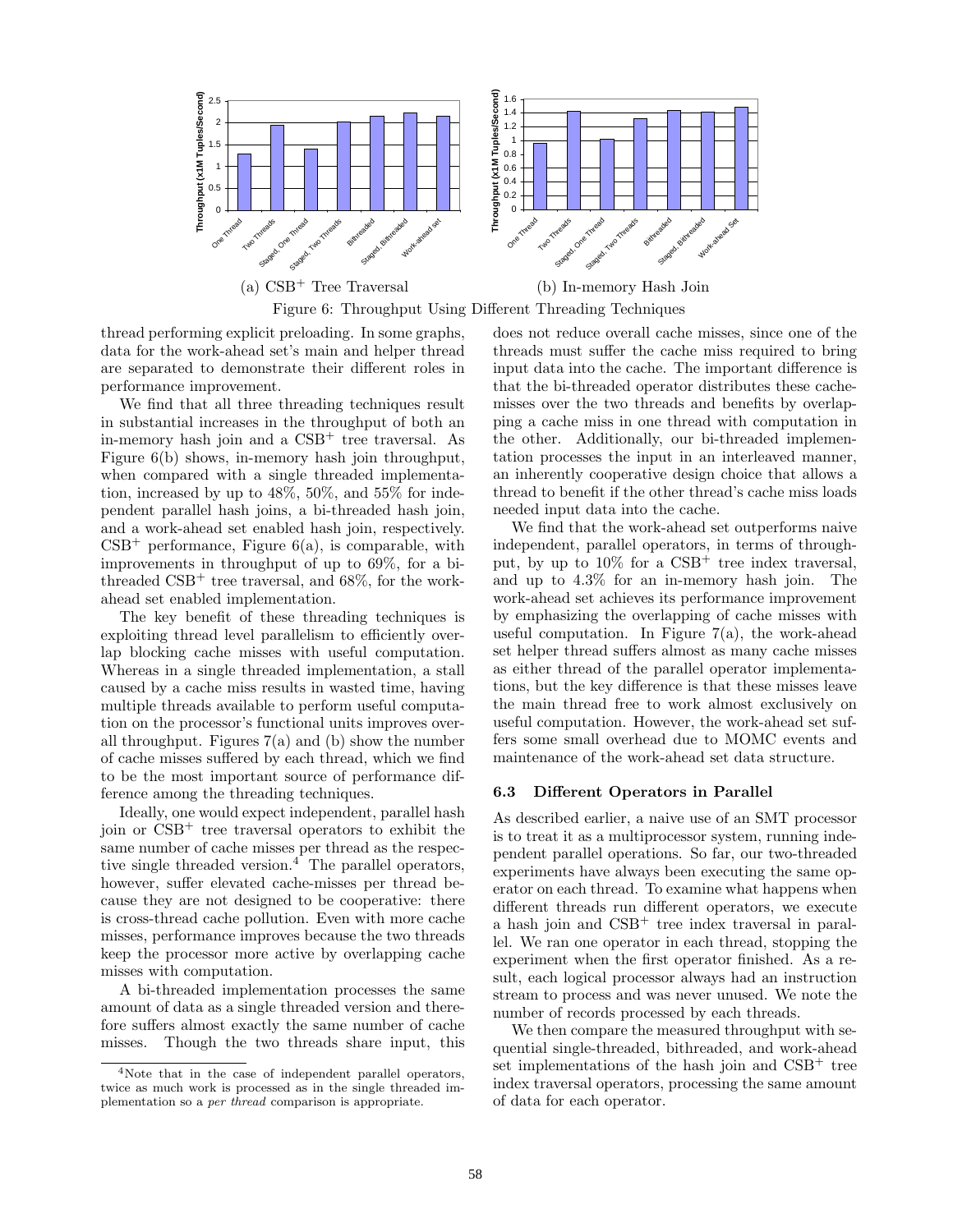

Figure 8: Heterogeneous operator throughput

Sequential, Bithreaded Operators

**Sequential** Work-ahead Set Operators

Parallel **Operators** 

**Sequential** Single Thread

Figure 8 shows the results of these experiments. All threading techniques improve throughput performance relative to a single-threaded sequential implementation. Throughput for bithreading and work-ahead set implementations exceed naive parallelism by 26% and 29%, respectively. The gain was primarily due to reduced conflicts in the L2 Cache. More complex parallel operators whose instruction footprint exceeds the instruction cache may also suffer further performance loss due to contention for the instruction cache. Bithreaded and work-ahead set enabled operators are less susceptible to this problem. Bithreaded operators share most instructions, and work-ahead set helper threads are designed to be small and to not conflict with the operator's primary code.

#### **6.4 Columnwise Record Layout**

The previous experiments focussed on row based record storage. This configuration features limited spatial and temporal locality, particularly in the probe table. This kind of configuration stands to gain the most from the work-ahead set concept because a cache miss rarely benefits more than one data access. In this section we present the opposite configuration: an in-memory hash join implementation with columnwise record storage and a clustered probe stream that includes all records in the table.

Our columnwise implementation stores each attribute of a table in separate in-memory arrays where the *kth* record's attributes are found at index *k* of each array. Additionally, the probes are clustered, so subsequent probes benefit from a previous probe's cache



Work-ahead

Single Thread Two Threads Bithreaded

0

miss. This hash join operator joins two tables with integer attributes and its output includes the join key attribute as well as two integers from each table. To assemble the output record, the work ahead set is expanded to hold up to five data pointers per entry as described in Section 4.1.

The throughput of the columnwise hashjoin is not directly comparable to the previous row based experiments, but we provide a similar comparison among the threading techniques described in this paper. As Figure 9 shows, thread level parallelism and the workahead set yield similar, modest throughput improvements for the columnwise configuration. In this kind of scenario, the single-threaded application benefits from two related phenomena. Because the data has good spatial locality, there will be fewer cache misses incurred per record. Further, because access to the columns is sequential, hardware prefetching will be able to hide the latency of some cache misses.

Bithreading performs particularly well because it exploits the good record locality and sequential access, which likely triggers hardware prefetching. Unlike naive parallelism, it does not compete for data cache space with other threads.

# **7 Conclusion**

The relative strengths and weaknesses of the three proposed strategies for SMT processors are summarized in Table 2. Bi-threading has good performance in both row-wise and column-wise layouts, but it changes the data format and does not preserve record order. The work-ahead set performs better than naive parallelism, uses the standard data format, and allows for better